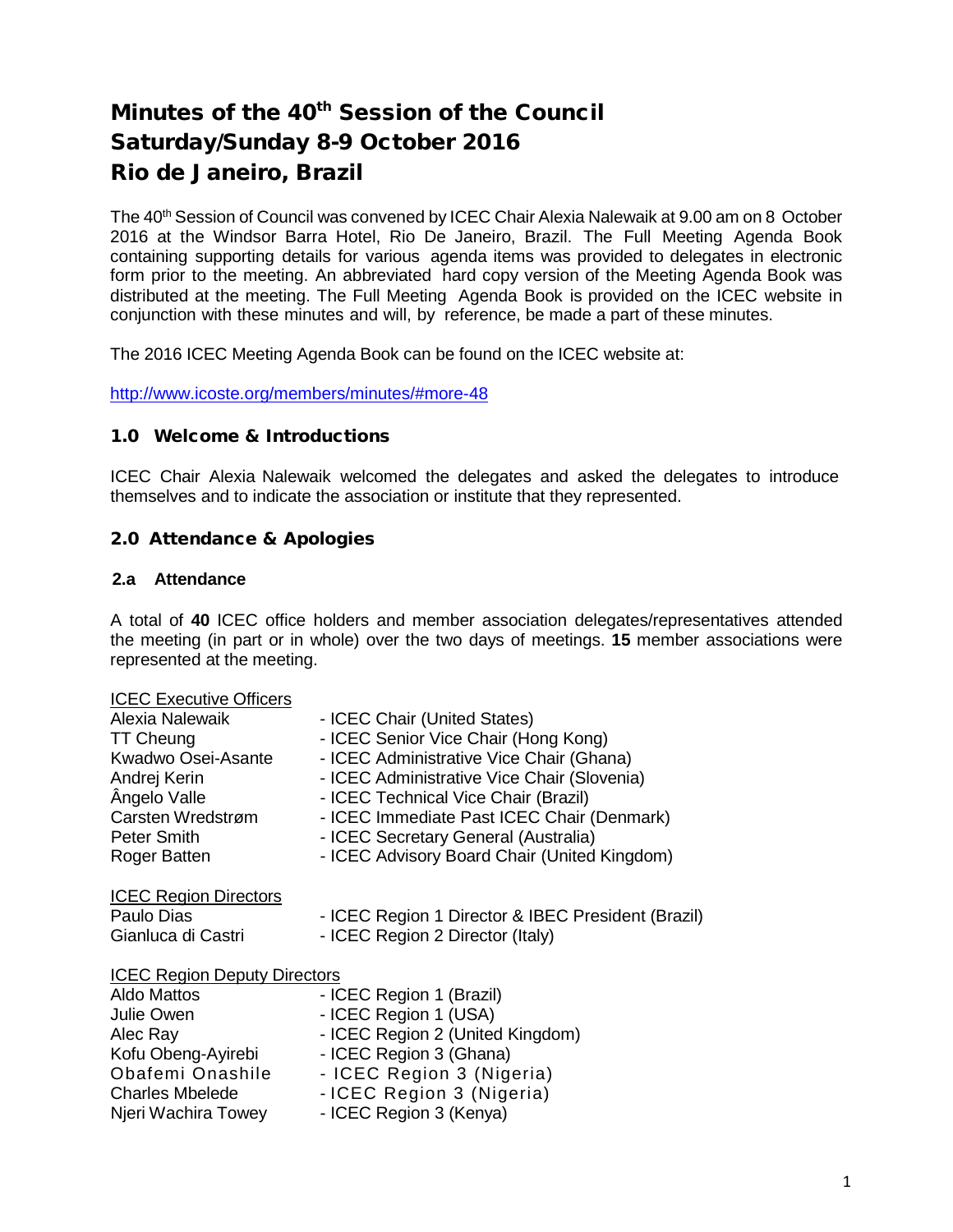| John Livengood           | - AACE (United States) |
|--------------------------|------------------------|
| José Chacon De Assis     | - IBEC (Brazil)        |
| Inaiara Ferreira Marini  | - IBEC (Brazil)        |
| Inaiara Barallos         | - IBEC (Brazil)        |
| <b>Wilton Baptista</b>   | - IBEC (Brazil)        |
| Caezar Bendial           | - ALAEST (Brazil)      |
| Ygor Vicente de Oliveiva | - Petrobas (Brazil)    |
| Diana Ma Isprone         | - BCI (Columbia)       |
| Jose Ramon Calix         | - CICH (Honduras)      |
| Carlos Martinez Arjona   | - CICH (Honduras)      |

| ICEC Delegates - Region 2 |                           |
|---------------------------|---------------------------|
| Angela Pammenter          | - ACostE (United Kingdom) |
| Robert de Vries           | - DACE (The Netherlands)  |

| <b>ICEC Delegates - Region 3</b> |                        |
|----------------------------------|------------------------|
| Osei Agyemang-Badu               | - GhIS (Ghana)         |
| Priscilla Osei Asante            | - GhIS (Ghana)         |
| Jennifer Majimi                  | - IQSK (Kenya)         |
| <b>Andrew Mandere</b>            | - IQSK (Kenya)         |
| Battah Ndirpaya                  | - NIACE (Nigeria)      |
| M.J. Timus Maritz                | - ASAQS (South Africa) |

|  | <b>ICEC Delegates - Region 4</b> |
|--|----------------------------------|
|  |                                  |

| - AIQS (Australia) |
|--------------------|
| - AIQS (Australia) |
| - AIQS (Australia) |
| - HKIS (Hong Kong) |
| - HKIS (Hong Kong) |
|                    |

# **2.b Apologies**

Formal apologies were received from **7** ICEC office holders and member delegates/representatives.

| Region 2            |                                               |
|---------------------|-----------------------------------------------|
| <b>Bill Pryke</b>   | - CICES CEO & CICES Delegate (United Kingdom) |
| Emanuele Banchi     | - AICE President & AICE Delegate (Italy)      |
| Alan Barltrop       | - ACostE Delegate (United Kingdom)            |
| Region 3            |                                               |
| Michael K. Frimpong | - GhIS Delegate (Ghana)                       |
| Mercy lyortyer      | - NIQS President (Nigeria)                    |
| <b>Rob Pearl</b>    | - ICEC Region 3 Director (South Africa)       |
| Region 4            |                                               |
| Jeremy Shearer      | - NZIQS President (New Zealand)               |
|                     |                                               |

# 3.0 Minutes of Previous Meeting – 39th Council Meeting

The minutes of the 39<sup>th</sup> Session of Council held on 18-19 October 2014 in Milan, Italy (included in the Meeting Agenda Book pages 9-32) were taken as read and were approved without amendment.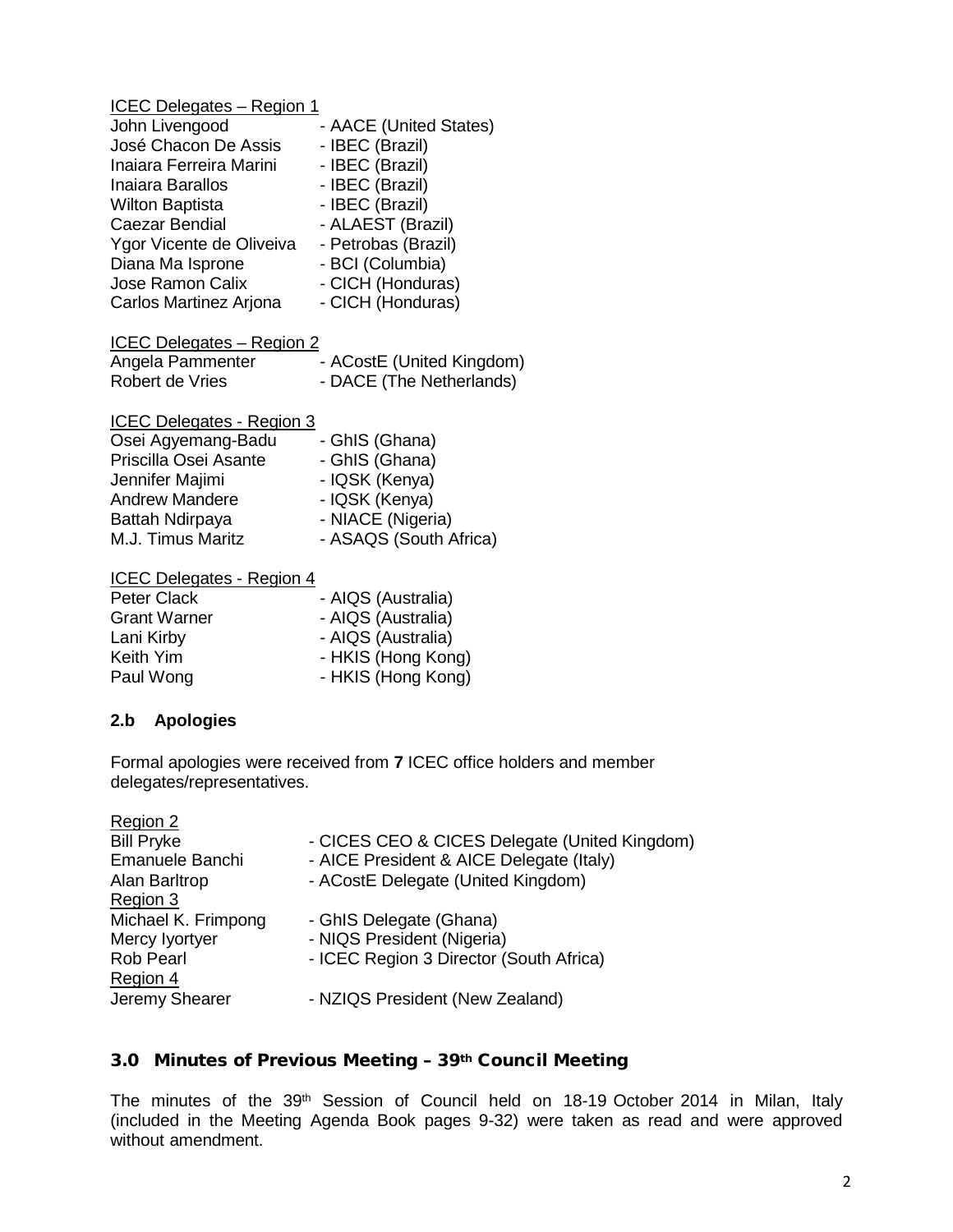# 4.0 Matters Arising From Minutes

There were no matters arising from the minutes.

# 5.0 Officer's Reports

# **5.a ICEC Chair**

ICEC Chair, Alexia Nalewaik, welcomed the meeting attendees and provided an overview of her written report which is contained in the Meeting Agenda Book (pages 36-37). She focused on the implementation of the ICEC Strategic Plan and ICEC programs/projects during her term and outlined the extensive number of meetings and congresses that she attended as ICEC Chair during her 2 year term. She concluded by thanking all ICEC executive members, delegates and member associations for their support and assistance during her term. General discussion followed on the points raised.

# **5.b Senior Vice-Chair**

Senior Vice Chair, TT Cheung, provided a provided an overview of his written report which is contained in the Meeting Agenda Book (page 39). He highlighted two key strategic objectives – the development of a draft ICEC conference manualand the creation of a an ICEC young chapter.

# **5.c Administrative Vice-Chair (1)**

Administrative Vice-Chair, Kwadwo Osei-Asante, provided an overview of his written report which is contained in the Meeting Agenda Book (pages 41-44). He focused on activities in ICEC Region 3 (Africa) and the various issues/challenges faced in the region.

# **5.d Administrative Vice-Chair (2)**

Administrative Vice-Chair, Andrej Kerin, provided an overview of his written report which is contained in the Addendum to the Meeting Agenda Book Addendum (pages 3-13). He focused on his work for ICEC in collaborating with IPMA on various initiatives.

# **5.e Technical Vice-Chair**

Technical Vice-Chair, Angelo Valle, provided an overview of his written report which is contained in the Meeting Agenda Book Addendum (pages 14-16). He focused on his work in the field of international standards and his role in the Brazilian Association of Technical Standards (ABNT – Associação Brasileira de Normas Técnicas) which is the official Brazilian agency for technical standardization in the International Standards Organization (ISO).

# **5.f Advisory Board Chair Report**

Roger Batten provided an overview of his written report which is contained in the Meeting Agenda Book (pages 48-49). Roger detailed the activities of the Advisory Board over the past two years and discussed his suggestions for moving ICEC forward. He highlighted the importance of the ICEC Advisory Board and the role of ICEC Ambassadors to assist this.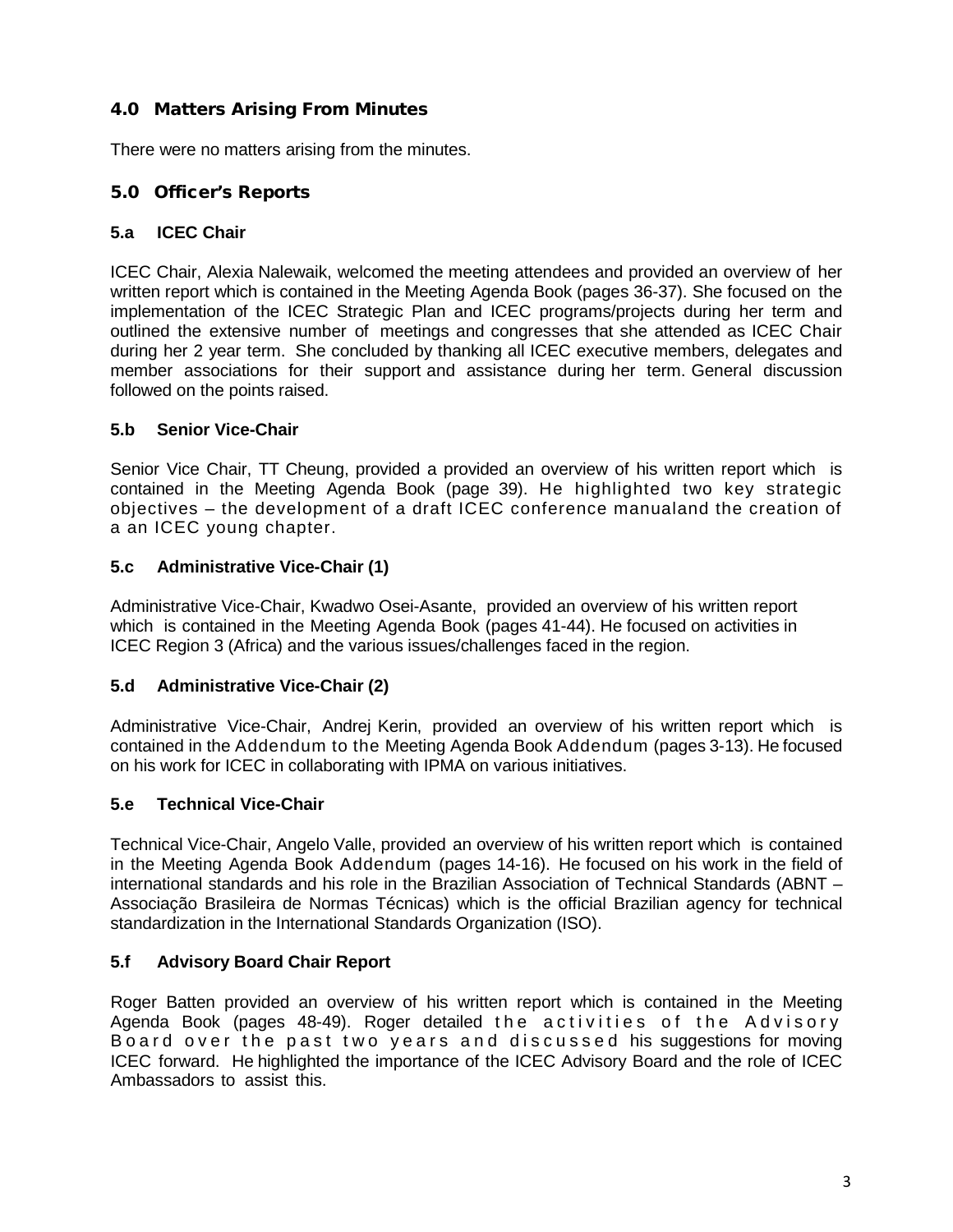# **5.g Immediate Past Chair**

Immediate Past-Chair, Crasten Wredstrom, provided a verbal report on the progress of ICEC over the past two years. He congratulated Alexia Nalewaik on her tremendous work and achievements as ICEC Chair.

# **5.h Region 1 Director's Report**

Region 1 Director, Paulo Dias, (IBEC) provided an overview of his written report which is contained in the Meeting Agenda Book Addendum (pages 17-19). He spoke about the 'Cost Engineers Day 2016' held in Rio De Janeiro in May 2016 and the ICEC Region 1 meeting that was held during this event. Paulo then described the extensive amount of work that he and the IBEC team have undertaken in travelling to many South/Central American countries to collaborate with professional engineering organisations and promote ICEC to these organisations. He then concluded with a summary of his extensive activities personally as ICEC Region 1 Director.

# **5.i Region 2 Director's Report**

Region 2 Director, Gianluca di Castri, (AICE) provided an overview of his written report which is contained which is contained in the Meeting Agenda Book (pages 53-56). He focused on the specific issues and challenges faced in Region 2 which included the lack of a strong professional identity for the project cost management profession in most parts of Europe.

# **5.j Region 3 Director's Report**

Region 2 Director, Rob Pearl, (ASAQS) was unable to attend the meeting due to other commitments. He did however provide a written report which is contained in the Meeting Agenda Book (pages 58-59). Reference was made to his report for noting.

### **5.k Region 4 Director's Report**

Region 2 Director, Teoh Wooi Sin, (SISV) was unable to attend the meeting due to work commitments. ICEC Senior Vice-Chair, TT Cheung, spoke briefly on Teoh Wooi Sin's behalf in relation to Region 4 activities.

### **5.l.i Secretary-General Report**

ICEC Secretary General, Peter Smith, was absent on the first day of the meeting (Saturday 8 October) due to work commitments. He presented his report on the following day (Sunday 9 October). However, for the purposes of clarity, his report is referred to here in accordance with the formal ICEC Agenda. Peter provided an overview of his written report which is contained in the Meeting Agenda Book (pages 61-72). Peter commenced by congratulating Alexia Nalewaik for her work as ICEC chair and thanked the ICEC Executive and all ICEC officers for their work and support.

Peter then thanked the AIQS for their continued support in hosting the ICEC Secretariat – a role they have undertaken since 2004. He then provided an overview of regional meetings and Skype meetings held during 2014-16. Peter then highlighted the main secretariat activities over the past two years.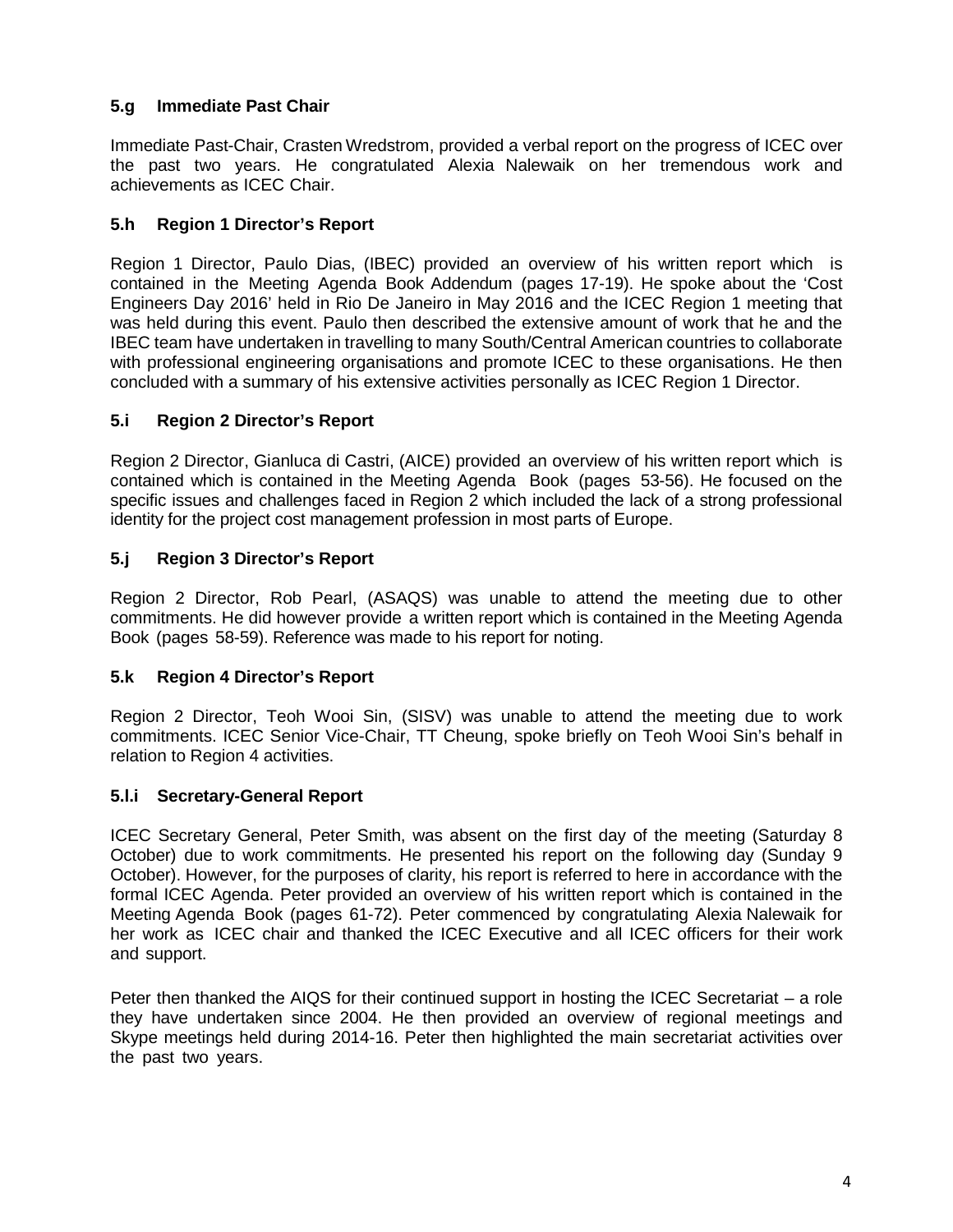### **5.l.ii Secretary-General Financial Report**

Peter Smith presented the interim ICEC Financial Report for the 2014-16 term. He explained that the financial report figures excluded some income/expenditure to the end of October 2016 that will include additional membership fee payments and expenses associated with the 2016 Brazil Congress. A final financial report will be issued for the 2014-16 period after closing of the books for the current ICEC Administration. He also noted that the Chair's expenses significantly exceeded the amount shown but substantial financial contributions were made by the Chair personally to cover these costs. He thanked Alexia Nalewaik on behalf of ICEC for these personal contributions.

Overall, the income received for the 2014-16 term was below that budgeted for (Budgeted Income A\$88,000 – Actual Income \$79,103). This was largely due to shortfalls in membership fees, the ICEC International Congress Levy and lower interest returns on the ICEC term deposit. However, this shortfall was carefully monitored by the Secretary-General and expenditure was controlled accordingly. This resulted in expenditure well below the budgeted allowance (Budgeted Expenditure –  $A\$  88,000 – Actual Expenditure  $$75,365$ ). This resulted in a positive balance of A\$ 3,737. However, it was noted that expenses of \$3,646 had been transferred to the 2012-14 ICEC financial period as these related to the 2012-14 ICEC Budget (2012-14 ICEC Chair expenses and 2014 Milan Congress expenses for the Secretary General).

Discussion ensued on the financial report. Peter Smith noted that some member associations had outstanding membership subscription fees but that these were generally limited to the smaller associations. He outlined the efforts being made to encourage these associations to pay their fees and asked for assistance from each ICEC Regional Director. He also noted that one association had resigned from ICEC membership during 2014-16 but that strategies were in place to encourage this association to reconsider. This was also countered by 2 new member associations joining ICEC during the 2014-16 term.

Peter spoke about the issue of smaller ICEC member associations who had yet to pay their fees and suggested an amnesty on previous years' fees for these associations to encourage them to become active again in ICEC activities. This was agreed in principle by the meeting delegates. The importance of the larger ICEC member associations in supporting the development of these smaller member associations was also discussed.

The Financial Report was then voted on and accepted by ICEC Council delegates.

# 6.0 ICEC Governance Structure – Update & Strategic Directions

ICEC Chair, Alexia Nalewaik, and ICEC Senior Vice-Chair, TT Cheung, provided an update on the ICEC Governance Structure that was approved at the last ICEC Council meeting in Milan, Italy in October 2016. They commented that the Governance Structure was being implemented reasonably well but there was room for further improvement.

General discussion ensued and there was general agreement that the current Governance Structure should remain in place and be reviewed again at the next Council meeting. This was voted on and approved by meeting delegates.

They then proposed new ICEC Director Positions that comprised the following:

- ICEC Research Director
- ICEC Director South/Central America (ad-hoc position)
- ICEC Director ICEC/IPMA Collaboration (ad-hoc position)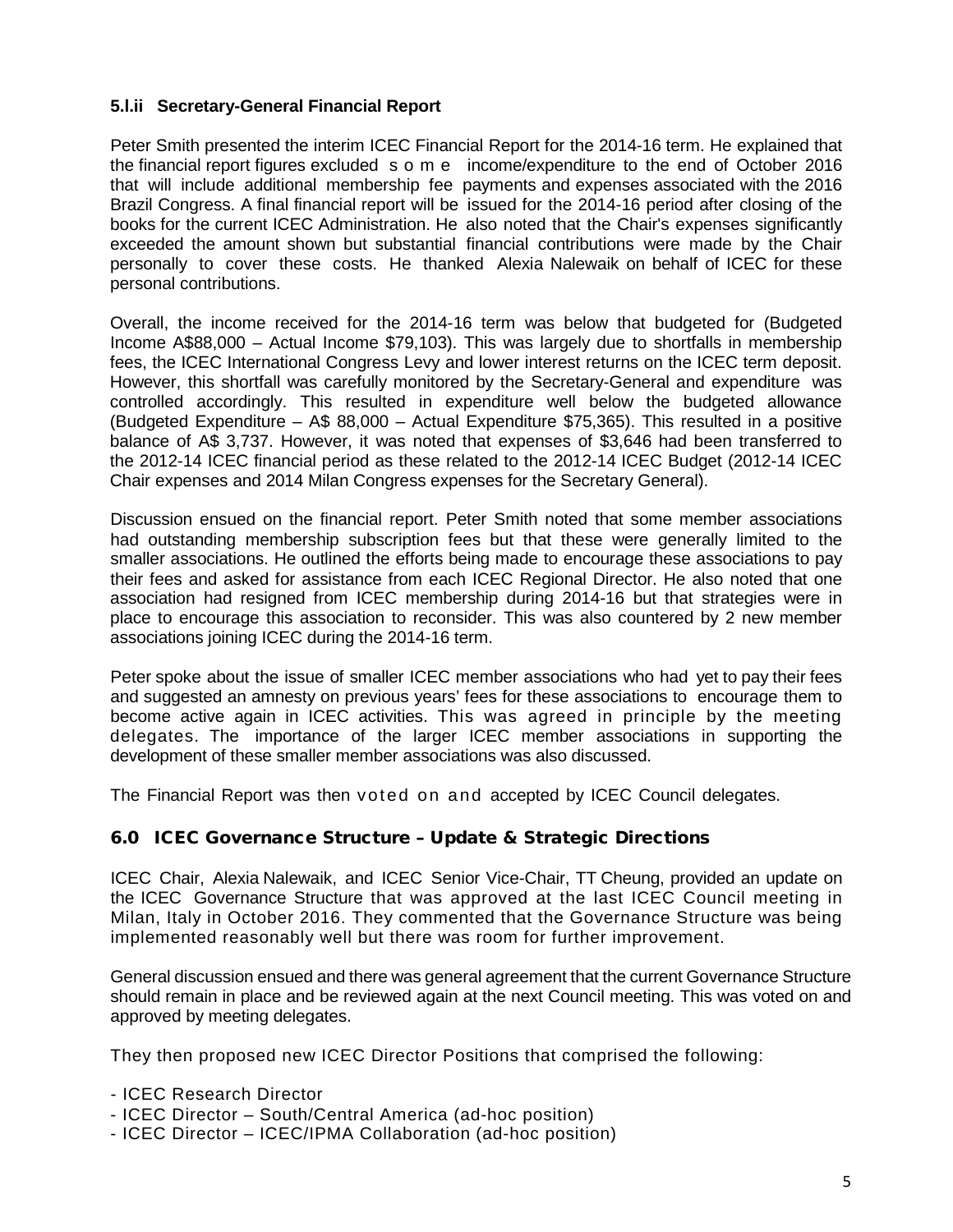Considerable discussion ensued on these positions. The importance of the Research Director position was recognized as was the position to support ICEC/IPMA collaboration.

However, there was disagreement on the need for the new South/Central America position. Comments were raised that there was a greater need for a position representing areas that were currently not in the ICEC regional structure. A proposal was put forward to change this position to a Director for the Middle East.

These positions were then voted on by meeting delegates and the following positions were approved by delegates:

- ICEC Research Director
- ICEC Director Middle East (ad-hoc position)
- ICEC Director ICEC/IPMA Collaboration (ad-hoc position)

It was further agreed that the two ad-hoc positions would be reviewed every two years at each ICEC Council Meeting to determine whether these positions should continue or be revised/replaced/discontinued.

# 7.0 ICEC Action Plan 2016-18

The proposed ICEC Action Plan for 2016-18 was then presented to the meeting delegates. This is included in the Meeting Agenda Book (pages 77-78). ICEC Chair, Alexia Nalewaik, and Senior Vice-Chair, TT Cheung, developed this Action Plan in consultation with ICEC Executive Officers and Region Directors. Alexia and TT provided an overview of this plan and discussion ensued.

Action plan items for the development of an ICEC Conference Manual and an ICEC Young Members Group were highlighted.

The 2016-18 Action Plan was then voted on and approved by the meeting delegates.

#### 8.0 Memorandums of Cooperation (MOC)

The current Memorandums of Cooperation (MOC) that ICEC have with other kindred professional associations are noted in the Meeting Agenda Book (page 80).

Alexia Nalewaik noted these and then initiated discussion on further potential cooperative agreements. This included possible agreements with:

- The European Committee of Construction Economists (CCEC)
- The World Federation of Engineering Organisations (WFEO)

It was agreed by delegates that further agreements should be pursued during the 2016-18 term.

### 9.0 New ICEC Member Associations (MOC)

Alexia Nalewaik noted that 2 new membership applications had been approved during the 2014- 16 term as follows:

CICH (Honduras) - Application approved 27 February 2016 PIQS (Philippines) - Application approved 27 February 2016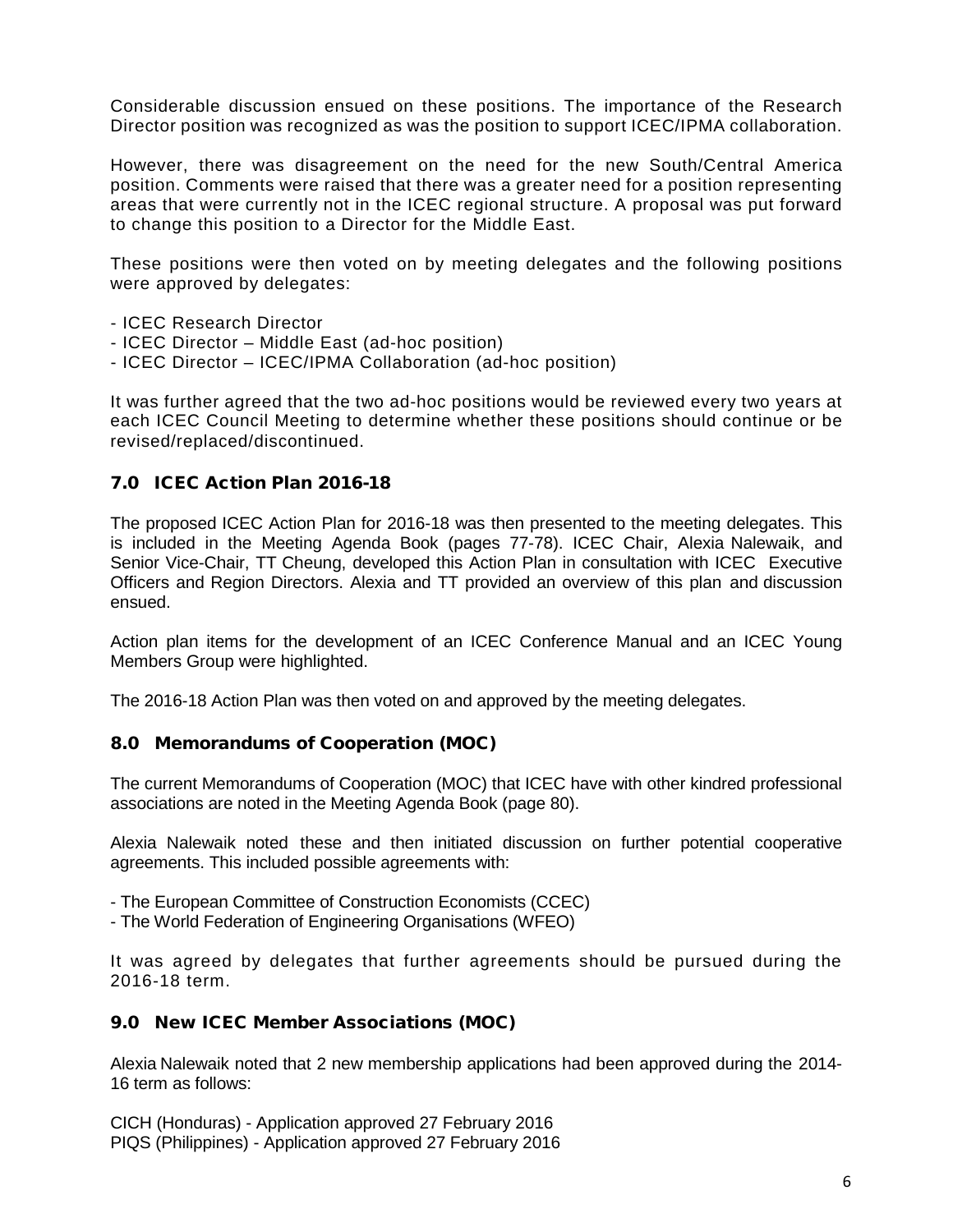Alec Ray then gave a presentation on strategies to encourage further new ICEC Memberships. Alec provided a written report for this presentation titled 'Establish an ICEC Associates Programme' which is included in the Meeting Agenda Book (pages 82-83).

Discussion ensued and Alec put forward a proposal to adopt the strategies outlined in his written report. There was general agreement on the proposal and it was agreed that this would be developed further for formal approval during the 2016-18 term.

### 10.0 Global Initiatives – ISO, Competency Standards, Certification, etc.

Peter Smith, Alexia Nalewaik and TT Cheung provided updates on a range of global initiatives and strategies that included ICEC's work/collaboration with the following:

- International Construction Measurement Standard (ICMS)
- International Ethics Coalition Opportunity
- Project Cost Management Body of Knowledge
- ICEC Global Research (BIM Menu, QS/CE Practices Evolution/Comparison)
- ICEC Inventory of QS/CE Standards/Best Practices/Published Cost Sources
- World Federation of Engineers (WFEO)
- United Nations
- ISO Cost Management Standards
- Certification Programs

This included general discussion about each of these areas. As these items were presented for general information and discussion there were no matters that required voting on by meeting delegates.

#### 11.0 Reports - Member Societies and Prospective Members

A number of member associations provided written reports that are included in the Meeting Agenda Book (pages 85-200) and in the Meeting Agenda Book Addendum (pages 20-29).

#### **11.1 Region 1**

#### AACE International (United States)

AACE International prepared a comprehensive written report that is included in the Meeting Agenda Book (pages 87-98). Alexia Nalewaik and John Livengood provided an overview of the report. Aldo Mattos, Chair of AACE Brazil, then spoke about AACE activities in Brazil and South America.

#### CIQS (Canada)

The CIQS prepared a written report that is included in the Meeting Agenda Book (pages 99-100). As there was no CIQS delegate at the meeting reference was made to the report for noting.

#### IBEC (Brazil)

IBEC prepared a written report that is included in the Meeting Agenda Book Addendum (pages 21-25). Paulo Dias, José Chacon and Angelo Valle (IBEC) provided an overview of this report.

#### CICH (Honduras)

Jose Ramon Calix and Carlos Martinez Arjona provided a verbal report on CICH activities.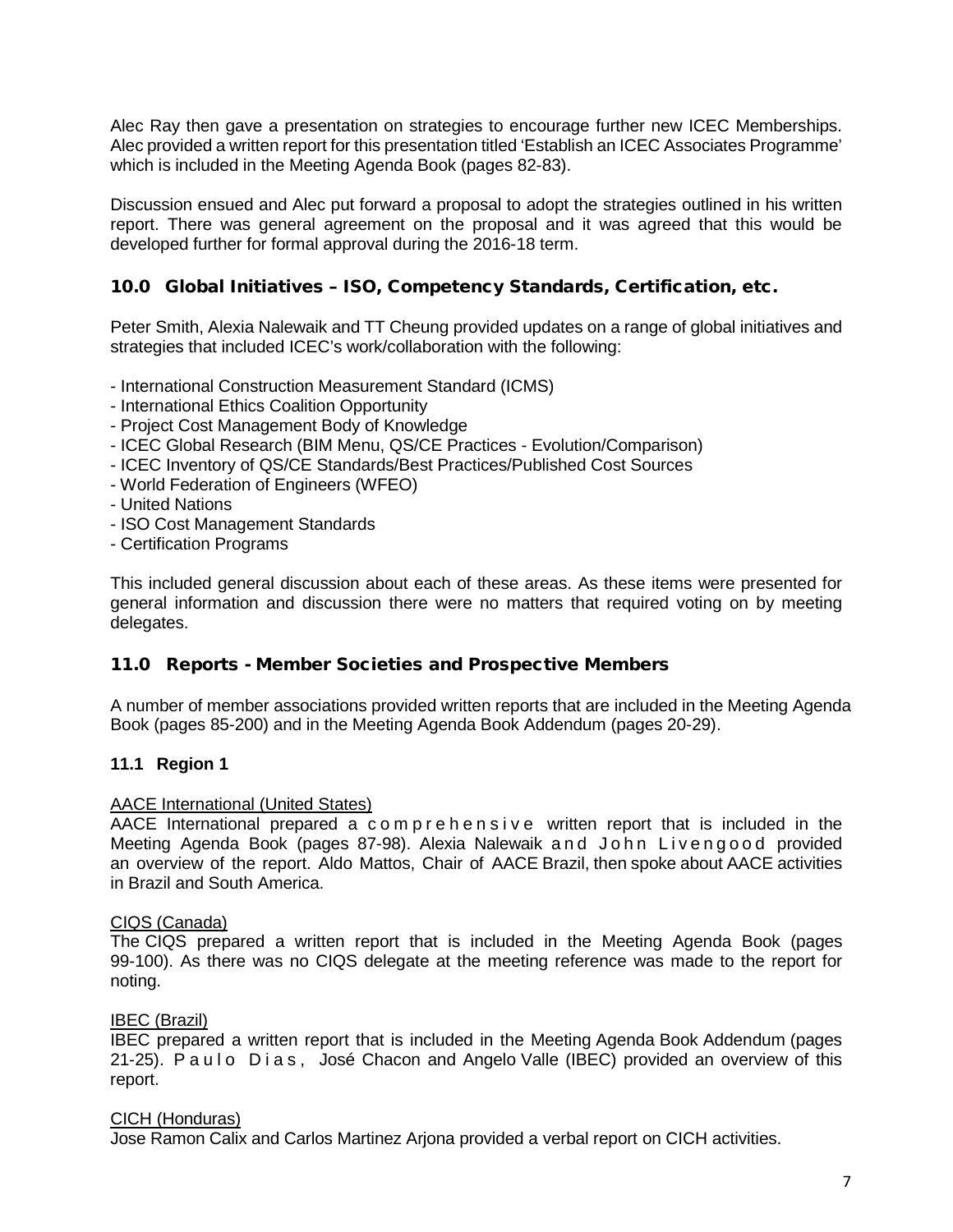# **11.2 Region 2**

### ACostE (United Kingdom)

ACostE provided a written report and presentation that is included in the Meeting Agenda Book (pages 103-109). Alec Ray & Roger Batten provided an overview of this report.

### AICE (Italy)

AICE prepared a written report that is included in the Meeting Agenda Book (pages 110-141). Gianluca di Castri provided an overview of this report and also gave a detailed presentation on AICE activities and initiatives and put forward suggestions on how AICE can collaborate with ICEC member associations .

### DACE (The Netherlands)

DACE prepared a written report that is included in the Meeting Agenda Book (pages 142-144). Robert de Vries provided an overview of this report.

### CICES (Chartered Institution of Civil Engineering Surveying)

CICES prepared a written report that is included in the Meeting Agenda Book (pages 145-148). As there was no CICES delegate at the meeting reference was made to the report for noting.

### PMA (Austria)

PMA prepared a written report that is included in the Meeting Agenda Book (pages 149-152). As there was no PMA delegate at the meeting reference was made to the report for noting.

### ZPM (Slovenia)

ZPM prepared a written report that is included in the Meeting Agenda Book (pages 153-159). Andrej Kerin provided an overview of this report.

### **11.3 Region 3**

#### ASAQS (South Africa)

Timus Maritz provided a verbal report on ASAQS activities.

#### GhIS (Ghana)

GhIS provided a written report that is included in the Meeting Agenda Book (pages 161-163). Kwadwo Osei Asante and Kofi Obeng-Ayirebi provided an overview of this report.

#### IQSK (Kenya)

IQSK provided a written report that is included in the Meeting Agenda Book Addendum (pages 26-29). Njeri Wachira Towey and Jennifer Majimi provided an overview of this report.

#### NIACE (Nigeria)

NIACE provided a written report that is included in the Meeting Agenda Book (pages 164- 165). Charles Mbelede and Battah Ndirpaya provided an overview of this report.

NIQS (Nigeria)

Obafemi Onashile provided a verbal report on NIQS activities.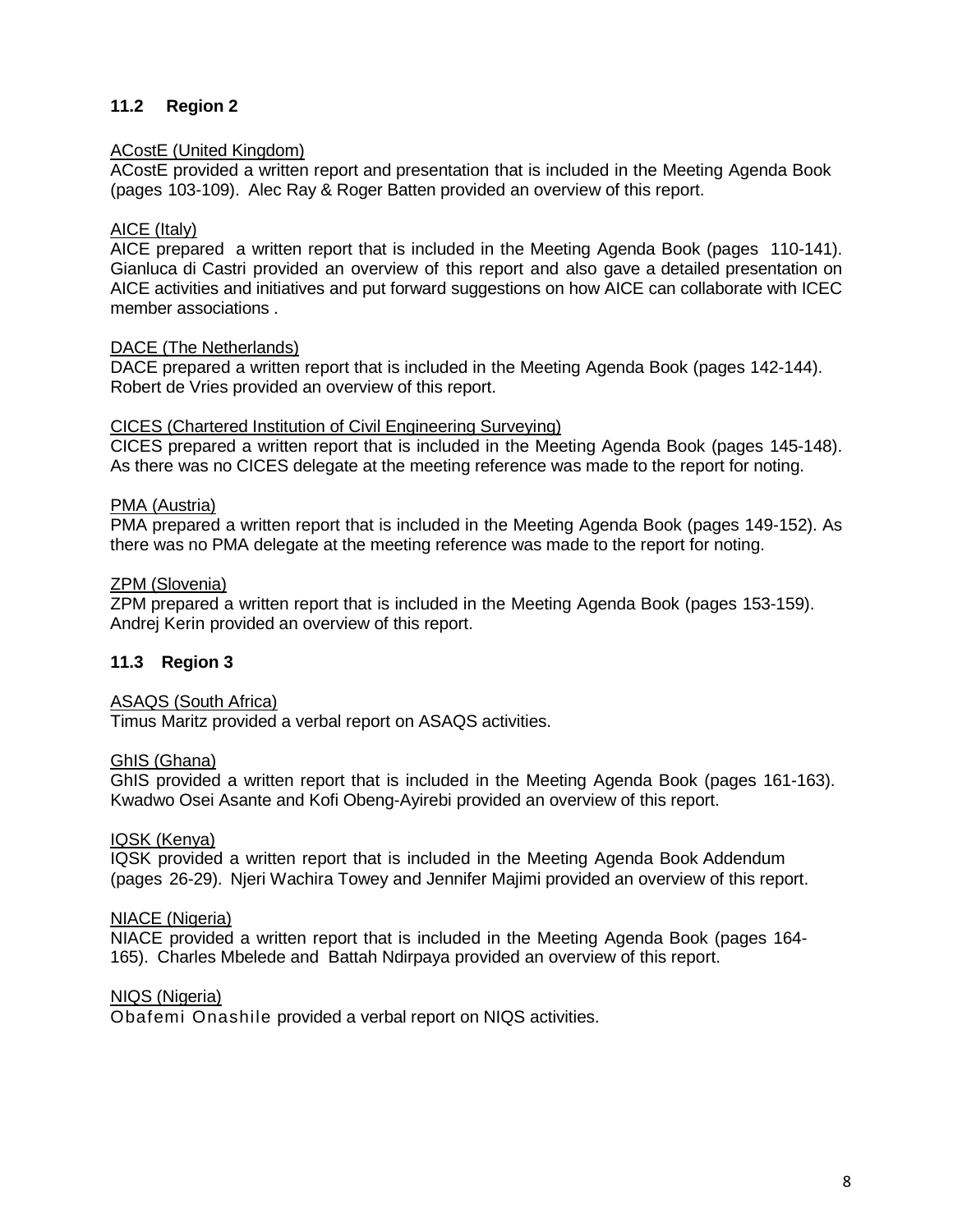### **11.4 Region 4**

#### AIQS (Australia)

The AIQS provided a written report that is included in the Meeting Agenda Book (pages 167- 168). Grant Warner and Peter Clack provided an overview of the report.

### HKIS (Hong Kong)

The HKIS provided a written report that is included in the Meeting Agenda Book (pages 169- 173). Keith Yim and Paul Wong provided an overview of the report.

### NZIQS (New Zealand)

The NZIQS provided a written report that is included in the Meeting Agenda Book (pages 174- 176). As there was no NZIQS delegate at the meeting reference was made to the report for noting.

### RISM (Malaysia)

The RISM provided a written report that is included in the Meeting Agenda Book (pages 177- 182). As there was no RISM delegate at the meeting reference was made to the report for noting.

### SISV (Singapore)

The SISV provided a written report that is included in the Meeting Agenda Book (pages 183- 187). As there was no SISV delegate at the meeting reference was made to the report for noting.

### Other Region 4 Reports

Some of the other ICEC Region 4 member associations prepared reports for the PAQS 2016 Board Meeting held in Christchurch, New Zealand on 21 May 2016. As these reports provide information that is applicable for the ICEC member association reports, permission was obtained from the PAQS Secretary, Ms. Katherine Thiang, to reproduce these reports in the Meeting Agenda Book. Accordingly, the following additional written PAQS member reports were noted and included in the Meeting Agenda Book on the pages as indicated:

CECA – China (pages 188-190) FIQS – Fiji (pages 191-192) IQSSL – Sri Lanka (pages 193-196) PICQS – The Philippines (pages 197 – 200)

### 12.0 Region Workshops (Concurrent Workshop Sessions)

For this agenda item, the meeting delegates broke into 4 separate workshop groups for each of the ICEC regions. The purpose of the workshops was to discuss issues, strategies, ideas and suggestions for each region to assist ICEC in improving the value of its operations on a regional basis.

Lengthy discussions were held in each of the workshop groups.

### 13.0 Region Workshop Outcomes

At the completion of the workshops, meeting delegates from each of the 4 workshop groups reported back with a summary of the outcomes. This was then be followed by general discussion and suggestions for the development of regional strategies.

It was agreed that the ICEC Region Directors for 2016-18 would take these regional comments and suggestions on board for further review and development.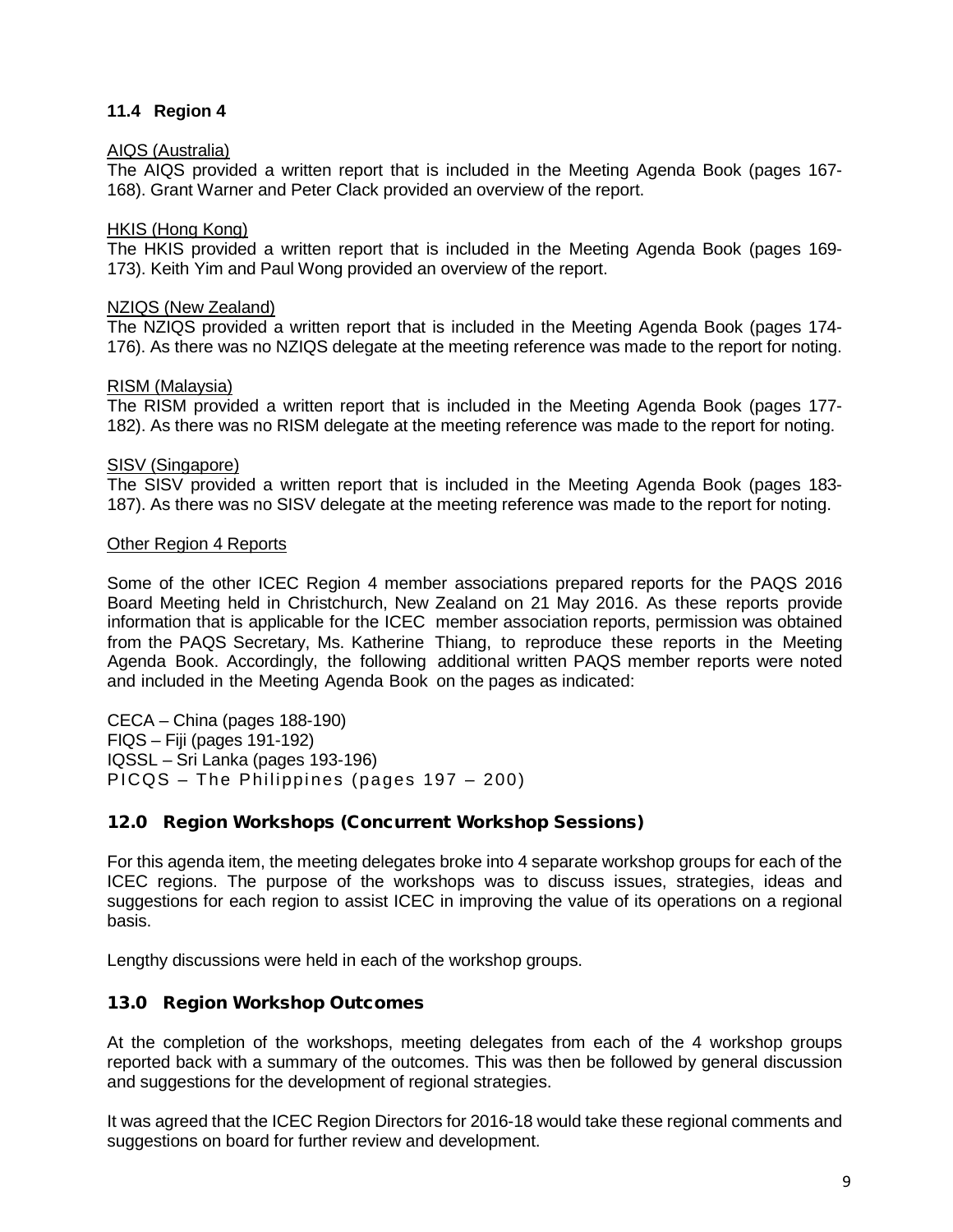# 14.0 Co-Operation with other Bodies

# **14.a Africa Association of Quantity Surveyors (AAQS)**

KH Osei Asante (ICEC Admin Vice-Chair) provided a verbal report on AAQS activities.

### **14.b International Federation of Surveyors (FIG) – Commission 10**

Roger Batten (ICEC Advisory Board Chair) provided a verbal report on FIG Commission 10. He noted that the 2017 FIG Working Week is scheduled to be held from 29 May - 2 June 2017 in Helsinki, Finland.

### **14.c International Project Management Association (IPMA)**

Andrej Kerin referred to his previous ICEC Region 2 Director report that included details about ICEC's collaboration with IPMA.

# **14.d Pacific Association of Quantity Surveyors (PAQS)**

TT Cheung provided a verbal report on ICEC's collaboration with PAQS.

### **14.e Royal Institution of Chartered Surveyors (RICS)**

Alexia Nalewaik made reference to ICEC's involvement with the RICS as a trustee in the International Construction Measurement Standards (ICMS) Coalition.

# 15.0 ICEC World Congresses

# **15.a 2016 10th ICEC World Congress – Region 1 (Rio De Janeiro, Brazil) Hosts – Brazilian Institute of Cost Engineers (IBEC)**

Paulo Dias, José Chacon and Ângelo Valle provided an update on the final preparations for the 2016 10<sup>th</sup> ICEC World Congress that will follow the Council Meeting.

### **15.b 2018 11th ICEC World Congress & 22nd PAQS Congress - Region 4 15-20 November 2018 – Sydney, Australia Hosts – Australian Institute of Quantity Surveyors (AIQS)**

Grant Warner and Peter Clack provided a written report (included in the Meeting Agenda Book – page 207) and gave a presentation on the preparations and plans for the joint ICEC/PAQS Congress in Sydney, Australia.

### **15.c 2020 12th ICEC World Congress - Region 3**

Discussion was held on the potential hosts/venues for the 2020 Congress in Region 3 (Africa). The African delegates at the meeting agreed that the two main potential hosts for the event would be the Association of South African Quantity Surveyors (ASAQS) and the Ghana Institution of Surveyors (GhIS). It was proposed that the ASAQS and GhIS would have further meetings to determine who would host the 2020 event and that the ICEC Council would accept their mutual decision. In the event that the associations may not reach agreement then the hosting would be put to a vote of ICEC member associations. This proposal was accepted by meeting delegates and the ASAQS and GhIS were asked to inform the new ICEC Chair and ICEC Executive Board of their decision as soon as reasonably possible.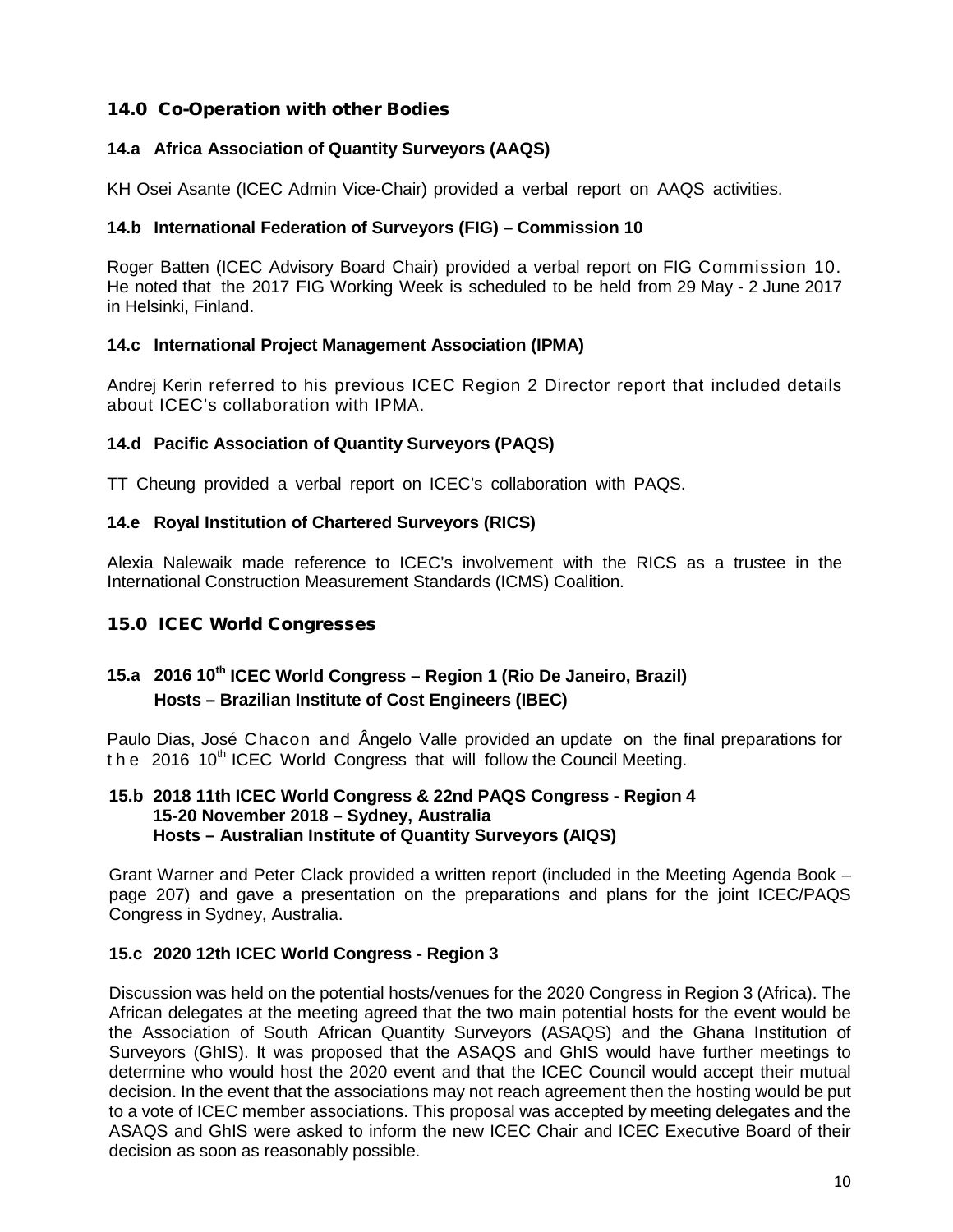# 16.0 ICEC Region Meetings 2015-2016

Details of ICEC Region Meetings held during 2015-16 and associated meeting minutes, notes and presentations are included in the Meeting Agenda Book (pages 208-329).

Reference was made to these details for the following Region Meetings:

# **16.a Region 1**

2015 Panama City, Panama – 27 September 2015 (hosted by IPMA and held in conjunction with the 50th IPMA Anniversary World Congress & Board Meetings from 26-30 September 2015) 2016 Rio de Janeiro, Brazil – 9 May 2016 (hosted by IBEC and held in conjunction with the IBEC Annual Meeting and annual Brazil Cost Engineering Day from 9-10 May 2016)

### **16.b Region 2**

2015 Paris, France – 18 April 2015 (hosted by SMaP) 2016 Como, Milan, Italy –7 May 2016 (hosted by AICE with a special seminar preceding the meeting on 6 May 2016).

### **16.c Region 3**

2015

Lagos, Nigeria – 20 November 2015

(hosted by the NIQS and held in conjunction with the AAQS Council Meeting and NIQS Congress from 17- 21 November 2015)

2016

Dar es Salaam, Tanzania – 19 August 2016

(hosted by the Tanzania Institute of Quantity Surveyors and held in conjunction with the AAQS General Assembly Meeting and Congress from 18-19 August 2016).

### **16.d Region 4**

2015

Yokohama, Japan – 30 May 2015

(held in conjunction with the annual PAQS Board Meeting and 19th PAQS Congress from 28 May – 1 June 2015)

2016

Christchurch, New Zealand – 21 May 2016

(hosted by the NZIQS and held in conjunction with the annual PAQS Board Meeting and 20th PAQS Congress from 20-24 May 2016).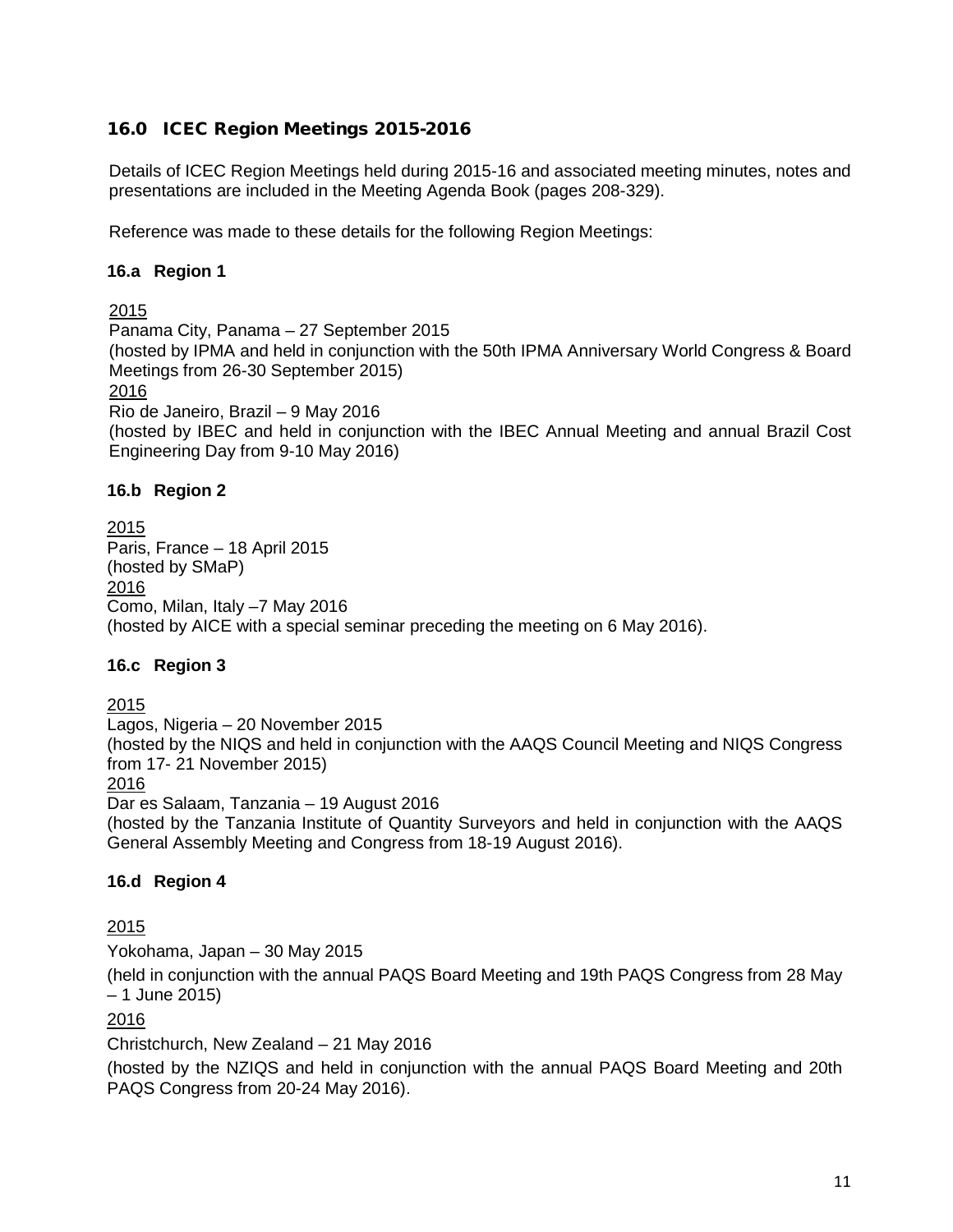# 17.0 Communications & ICEC Website

Peter Smith commented that the ICEC Secretariat and Executive Officers continue to implement and explore ways of improving communication and sharing of information amongst member associations and the individual members of these associations in particular. This continues to be one of the greatest challenges facing ICEC. Peter referred to his Secretary-General's Report (Section 5.l.i) that provided an outline of current initiatives and suggestions for improving communications.

The purpose of this agenda item was to progress this further and discuss strategies to improve communication both within and outside the ICEC network and to receive feedback/suggestions from ICEC delegates and member associations.

The main items for discussion in this section were:

- a. International Cost Management Journal (ICMJ)
- b. International Roundup Newsletter
- c. Promotional Materials
- d. ICEC Prospective Member Information Kit
- e. Improving ICEC Communications
- f. ICEC Website
- g. Sponsorship & General Income Generation Strategies.

Reference was made to details for each of these items that are included in the Meeting Agenda Book ( pages 342-366).

### 18.0 ICEC Accreditation of Certification and CPD Programs

Details of the ICEC Accreditation system are included in the Meeting Agenda Book (pages 367- 373). Peter Smith provided a quick overview of this accreditation system and encouraged member associations to submit their various certification and CPD programs for accreditation. He noted that member associations who currently have ICEC accredited programs are:

- AACE (Association for the Advancement of Cost Engineering International)
- IBEC (Brazilian Institute of Cost Engineers)
- ACostE (Association of Cost Engineers United Kingdom)
- AICE (Italian Association for Total Cost Management)
- DACE (The Netherlands), ZPM (Slovenia)
- AIQS (Australian Institute of Quantity Surveyors)
- NZIQS (New Zealand Institute of Quantity Surveyors)
- RISM (Royal Institution of Surveyors Malaysia)
- SISV (Singapore Institute of Surveyors and Valuers)
- ASAQS (Association of South African Quantity Surveyors)
- PICQS (Philippine Institute of Certified Quantity Surveyors)

#### 19.0 Kenneth Humphreys Paper Award for Young and Student Members

Peter Smith provided a written report on the Humphreys Award that is included in the Meeting Agenda Book (page 375). Awards are available in each of the fields of Cost Engineering (CE), Quantity Surveying (QS) and Project Management (PM).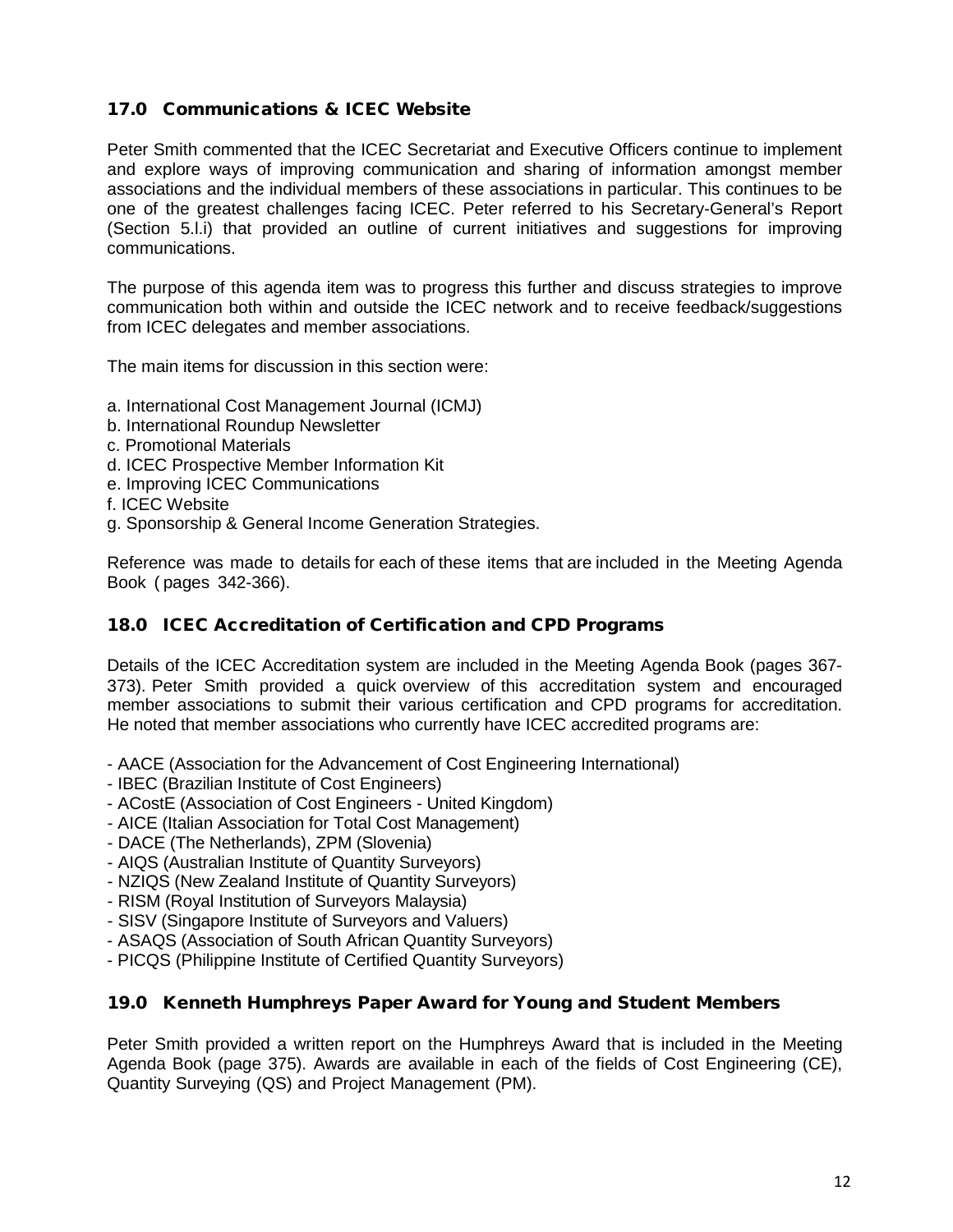2 papers were submitted for the award – one for the Quantity Surveying Award and one for the Project Management Award. The papers were submitted by the South African Association of Quantity Surveyors (ASAQS) and the Association for the Advancement of Cost Engineering – International (AACE).

Peter Smith noted that the Award Committee felt that both of the papers submitted were of a high standard and worthy of the award. Accordingly, the winners of the 2016 Kenneth K. Humphreys Outstanding Paper awards were:

Cost Engineering Award Author: Muhammad Yaseen Bhamjee (South Africa) Paper Title: Lighting Retrofits - Home Owner Mind-Sets Toward Energy Efficiency Submitted by: Association of South African Quantity Surveyors (ASAQS)

Project Management Award Author: Jessica Colbert (USA) Paper Title: Avoiding CPM Schedule Mismanagement: Maximize Uses Submitted by: AACE International

These awards will be presented at the 2016 ICEC World Congress gala dinner that will follow the ICEC Council Meeting.

# 20.0 Election of Officers for 2014-16

The nominations from the ICEC Nominating Committee for ICEC Executive Officer positions and co-opted positions for 2016-18 are included in the Meeting Agenda Book (page 377-378).

Discussion ensued on these positions. Changes were proposed for the following positions:

Region 1 Director: Original Proposal - Madhu Pillai (change to Paulo Dias)

Director – Central/South America - Paulo Dias (change to Director – Middle East – Madhu Pillai)

These changes were voted on and approved by the meeting delegates.

Discussion was then held on the ICEC Region Deputy Director positions. These are co-opted ICEC officer position nominations that are proposed by the incoming Region Directors in collaboration with the ICEC Chair, ICEC Executive Board and ICEC member associations. The Meeting Agenda Book included a list of proposed Deputy Director positions. However, discussion was held on whether more time was needed to determine these positions in collaboration with all the relevant parties.

Accordingly, it was proposed that the new ICEC Deputy Director positions would be determined later by the incoming ICEC Region Directors in collaboration with all relevant parties and that these positions would be finalized in early 2017. This was voted on and approved by the meeting delegates.

The recommendations for the ICEC Executive Board, ICEC Region Director, the new ICEC Director positions and the ICEC Ambassadors were then voted on and approved by the meeting delegates.

Therefore, the following nominees were all declared elected.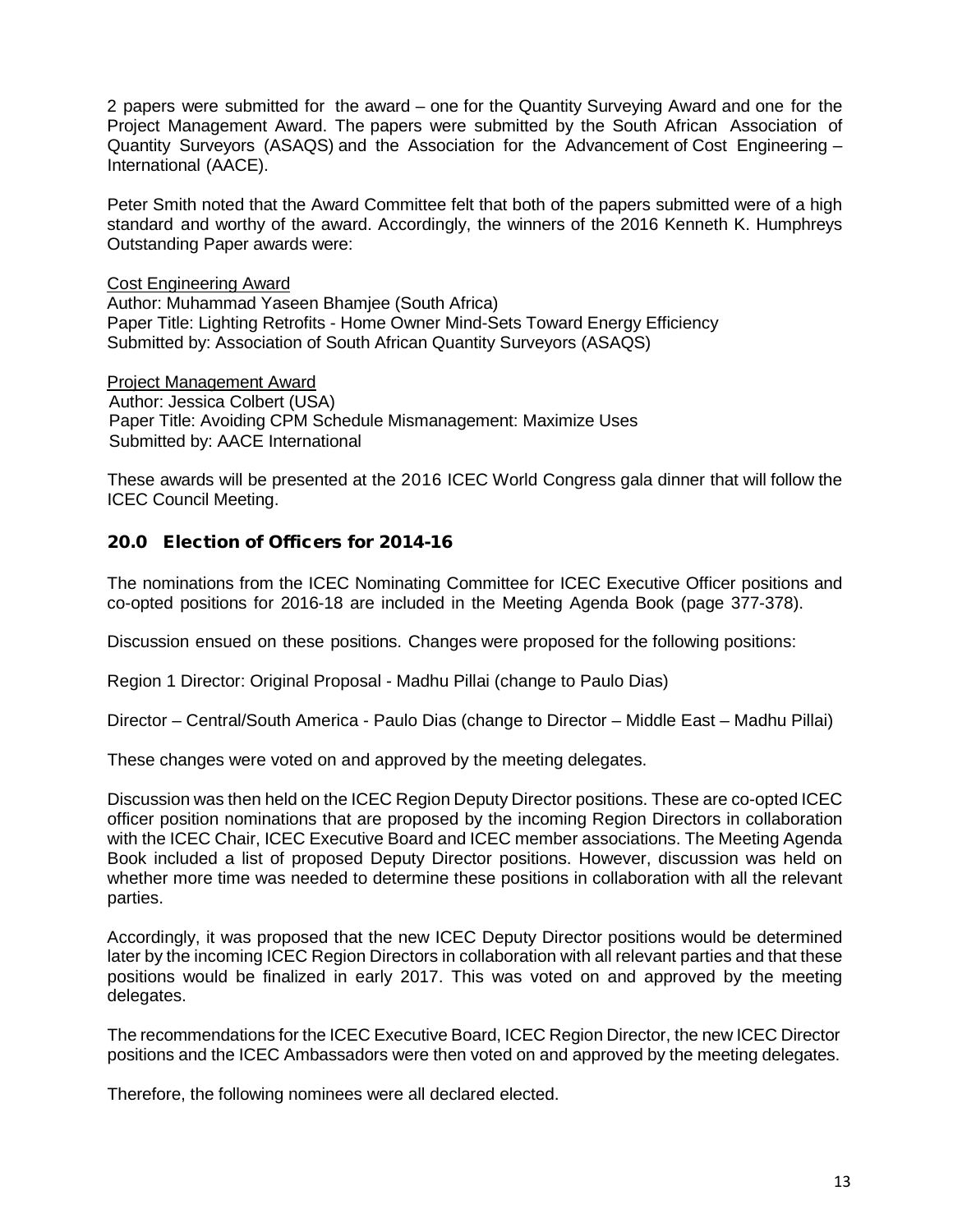| 2016-18 Executive Board                                     |                                                                                     |
|-------------------------------------------------------------|-------------------------------------------------------------------------------------|
| Chair                                                       | - TT Cheung (Hong Kong)                                                             |
| <b>Senior Vice-Chair</b>                                    | - Kwadwo Osei-Asante (Ghana)                                                        |
| Administrative Vice-Chair                                   | - Gianluca di Castri (Italy)                                                        |
| Administrative Vice-Chair                                   | - Julie Owen (USA)                                                                  |
| <b>Technical Vice Chair</b>                                 | - Dr Angelo do Valle (Brazil)                                                       |
| Secretary-General                                           | - Dr Peter Smith (Australia)                                                        |
| <b>Advisory Board Chair</b>                                 | - Roger Batten (United Kingdom)                                                     |
| Immediate Past ICEC Chair                                   | - Dr Alexia Nalewaik (USA)                                                          |
| <b>ICEC Advisory Board Chair</b>                            | - Roger Batten (United Kingdom)                                                     |
| 2016-18 Regional Directors                                  |                                                                                     |
| Region 1 Director                                           | - Paulo Dias (Brazil)                                                               |
| Region 2 Director                                           | - Alec Ray (United Kingdom)                                                         |
| Region 3 Director                                           | - Kofi Obeng Ayirebi (Ghana)                                                        |
| Region 4 Director                                           | - Eugene Seah (Singapore)                                                           |
| 2016-18 New ICEC Director Positions                         |                                                                                     |
| <b>Research Director</b>                                    | - Dr Alexia Nalewaik (USA)                                                          |
| Director - Middle East                                      | - Madhu Pillai (Saudi Arabia)                                                       |
| Director - ICEC/IPMA Collaboration - Andrej Kerin(Slovenia) |                                                                                     |
| <b>ICEC Ambassadors</b>                                     |                                                                                     |
| Alexia Nalewaik                                             | - ICEC Chair 2014-16                                                                |
| Carsten Wredstrøm                                           | - ICEC Chair 2012-2014                                                              |
| Murtala Oladapo                                             | - ICEC Chair 2010-12                                                                |
| Peter Cox                                                   | - ICEC Chair 2008-10                                                                |
| <b>Ginette Basak</b>                                        | - ICEC Chair 2006-08                                                                |
| <b>Basie Verster</b>                                        | - ICEC Chair 2004-06                                                                |
| Dennis Lenard                                               | - ICEC Chair 2000-02                                                                |
| <b>Allen Hamilton</b>                                       | - ICEC Chair 1998-2000                                                              |
| <b>Christopher Walker</b>                                   | - Inaugural ICEC Chair 1976-1980                                                    |
| Ong See Lian                                                | - RICS Global President 2011-12, PAQS Chair 2003-<br>05, RISM President 2003-04     |
| Adesh Jain                                                  | - IPMA Chair 2007-08, ICPMA President 2008-09, PMA-<br>India Hon National President |

### 21.0 ICEC Budget and Subscription Fees for 2016-18

Peter Smith provided a written report on the proposed ICEC Budget and Subscription Fee Structure that is included in the Meeting Agenda Book (page 380).

Peter provided an overview of the report and noted that ICEC membership subscription fees have basically remained the same since April 2004. He added that whilst there is a need to increase fees for the 2016-18 term to counter the effects of inflation and to also provide greater scope for ICEC to enhance the level and quality of services to member association, this needs to be balanced against the capacity of member associations to pay increased fees particularly in the current challenging environment for professional associations.

Peter commented that the ICEC Executive Officers had discussed this issue prior to the Council Meeting. There was a consensus amongst the Executive that ICEC subscription fees and other fees should not change.

Therefore Peter Smith proposed that there be no change to the ICEC Subscription and Fee Structure for the 2016-18 term.

This was voted on and approved by meeting delegates.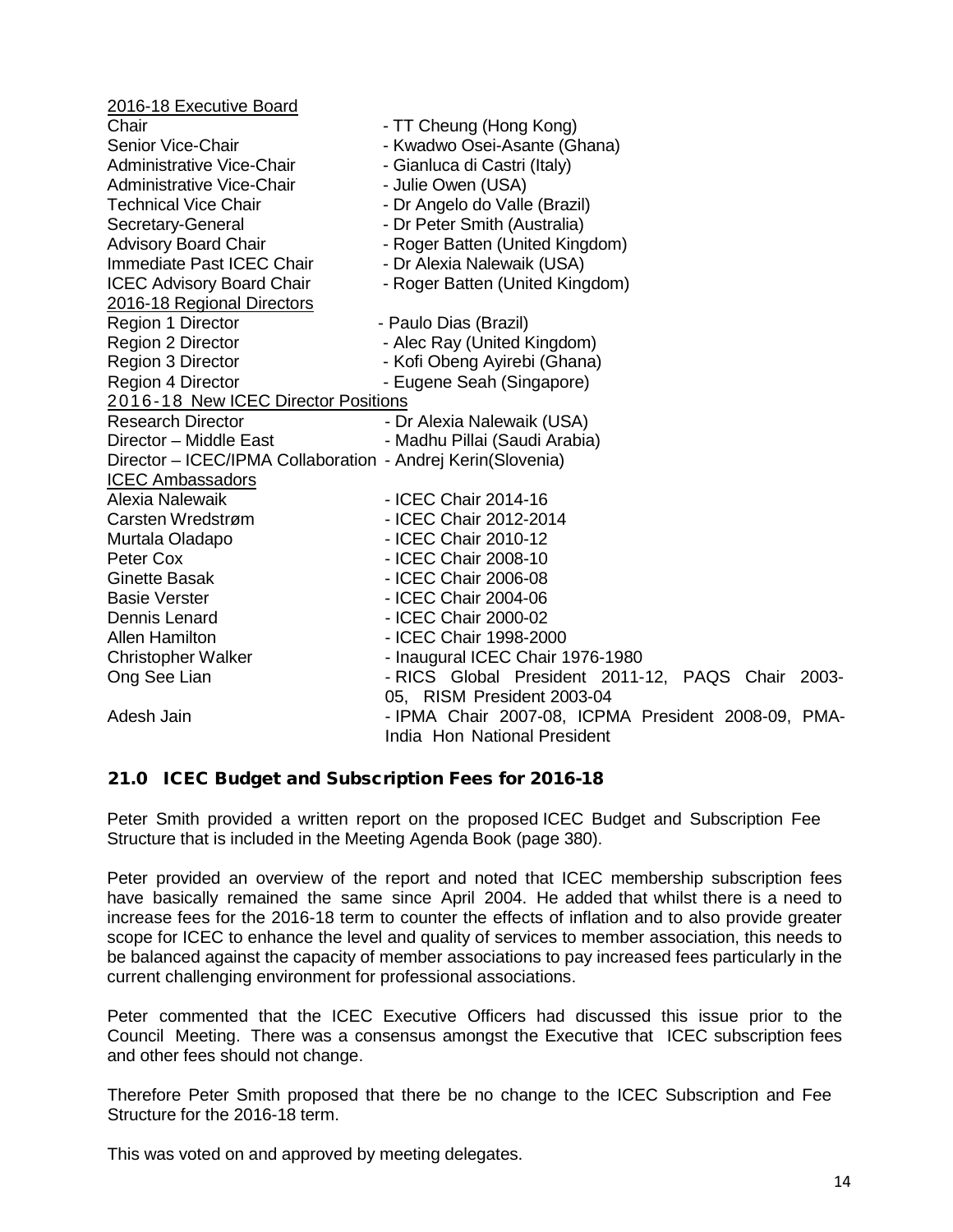Accordingly, the approved **ICEC Subscription and Fee Structure for 2016-18 (in A\$)** is as follows:

| <b>Annual Membership Fees (Full Members)</b>                                                                                                                                                                  | A\$                                  |
|---------------------------------------------------------------------------------------------------------------------------------------------------------------------------------------------------------------|--------------------------------------|
| Fee per individual member<br>Fee per organisational member<br>Minimum annual fee<br>Maximum annual fee                                                                                                        | 0.65<br>16.00<br>425.00<br>10,700.00 |
| Annual Membership Fees (Associate Members)                                                                                                                                                                    |                                      |
| Fee per individual member<br>Fee per organisational member<br>Minimum annual fee                                                                                                                              | 2.00<br>20.00<br>100.00              |
| <b>International World Congress &amp; Forum Fees</b>                                                                                                                                                          |                                      |
| International World Congress - Fee per delegate<br>(Note – No maximum fee for International World Congress<br>ICEC Endorsed Forums - Fee per paid delegate<br><b>ICEC Endorsed Forums - Maximum forum fee</b> | 55.00<br>20.00<br>5,700.00           |
| <b>Annual Certification/CPD Program Fees</b>                                                                                                                                                                  |                                      |
| Fee per certified individual<br>Maximum certification fee                                                                                                                                                     | 2.85<br>2,500.00                     |

Peter Smith then presented the proposed 2016-18 Budget that is included in the Meeting Agenda Book (page 381). He commented that the ICEC Executive Officers had also discussed this budget prior to the Council Meeting.

Discussion was then held on the proposed budget. No changes were recommended so Peter Smith proposed that the 2016-18 Budget be approved without change.

This was voted on and approved by meeting delegates.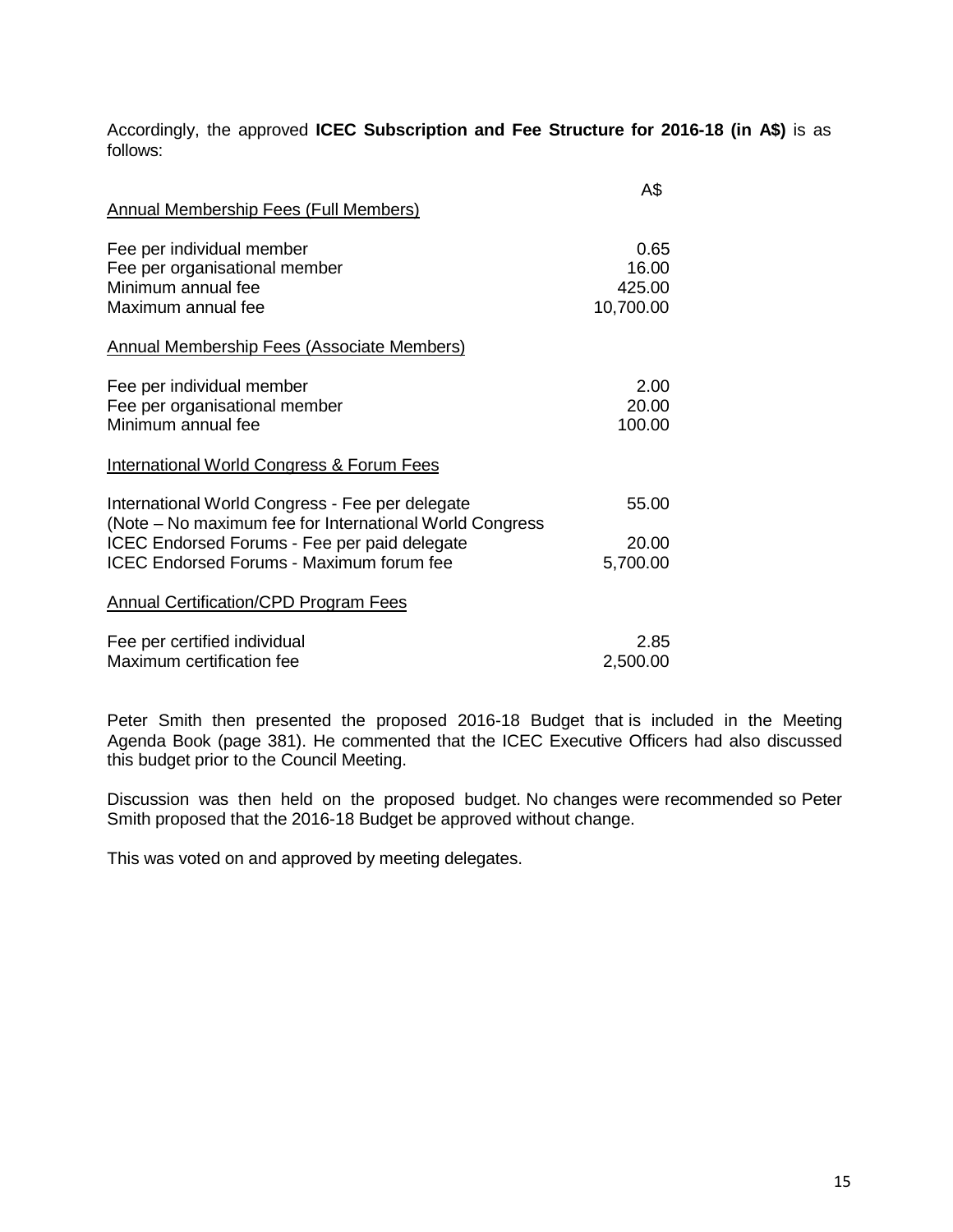The approved **ICEC Budget for 2016-18 (in A\$)** is therefore as follows:

|                                                                                                                                                                                                                                                                                                                                                            | AU \$                                                                                                                            |
|------------------------------------------------------------------------------------------------------------------------------------------------------------------------------------------------------------------------------------------------------------------------------------------------------------------------------------------------------------|----------------------------------------------------------------------------------------------------------------------------------|
| <b>Income</b>                                                                                                                                                                                                                                                                                                                                              |                                                                                                                                  |
| <b>ICEC Account - Interest</b><br>1<br>2<br><b>ICEC Accreditation Fees (included in Subscription Fees)</b><br><b>ICEC Forums</b><br>3<br><b>ICEC</b> International Congress Levy<br>4<br><b>Subscriptions &amp; Prior Year Subscriptions</b><br>5                                                                                                          | 4,500.00<br>0.00<br>0.00<br>10,000.00<br>75,000.00                                                                               |
| <b>Miscellaneous</b><br>6                                                                                                                                                                                                                                                                                                                                  | 500.00                                                                                                                           |
|                                                                                                                                                                                                                                                                                                                                                            | 90,000.00                                                                                                                        |
| <b>Expenditure</b>                                                                                                                                                                                                                                                                                                                                         |                                                                                                                                  |
| <b>Chair Expenses</b><br>1<br><b>Congress Expenses</b><br>2<br>Gifts & Awards<br>3<br>Secretariat Services & Office Expenses<br>4<br>5<br><b>Secretary-Treasurer Expenses</b><br><b>Region 2 Expenses</b><br>6<br>7<br><b>ICMS Expenses</b><br><b>Publications/Marketing Materials</b><br>8<br>Website Maintenance/Development<br>9<br>Miscellaneous<br>10 | 10,000.00<br>1,000.00<br>500.00<br>43,000.00<br>24,500.00<br>5,000.00<br>1,000.00<br>500.00<br>2,000.00<br>2,500.00<br>90,000.00 |

**(Note: ICEC Member organizations must ratify the Subscription and Fee Structure within 90 days after the posting of these minutes on the ICEC website in order for them to take effect. Votes must be submitted, aye or nay, within that time. Lack of a response within 90 days shall be taken as acceptance of this proposal).**

# 22.0 ICEC 2016 Awards

The nominations for ICEC Awards and nominating letters (where required) are included in the Meeting Agenda Book (pages 382-404).

ICEC Chair, Alexia Nalewaik, closed the meeting to those attendees who had been nominated for the Distinguished International Fellow (DIF) Award. Discussions were then held on each DIF Award nominee and voting held.

The DIF award recognises individuals who have made significant contributions to ICEC and to the association or institute of which they are a member for a period of years. The award criteria is that they must:

- 1. Have held a significant volunteer position in both ICEC and a member association or institute;
- 2. Have had significant involvement over a period of several years in both ICEC and a member association or institute; and
- 3. Must have made a significant contribution to the development of the cost management profession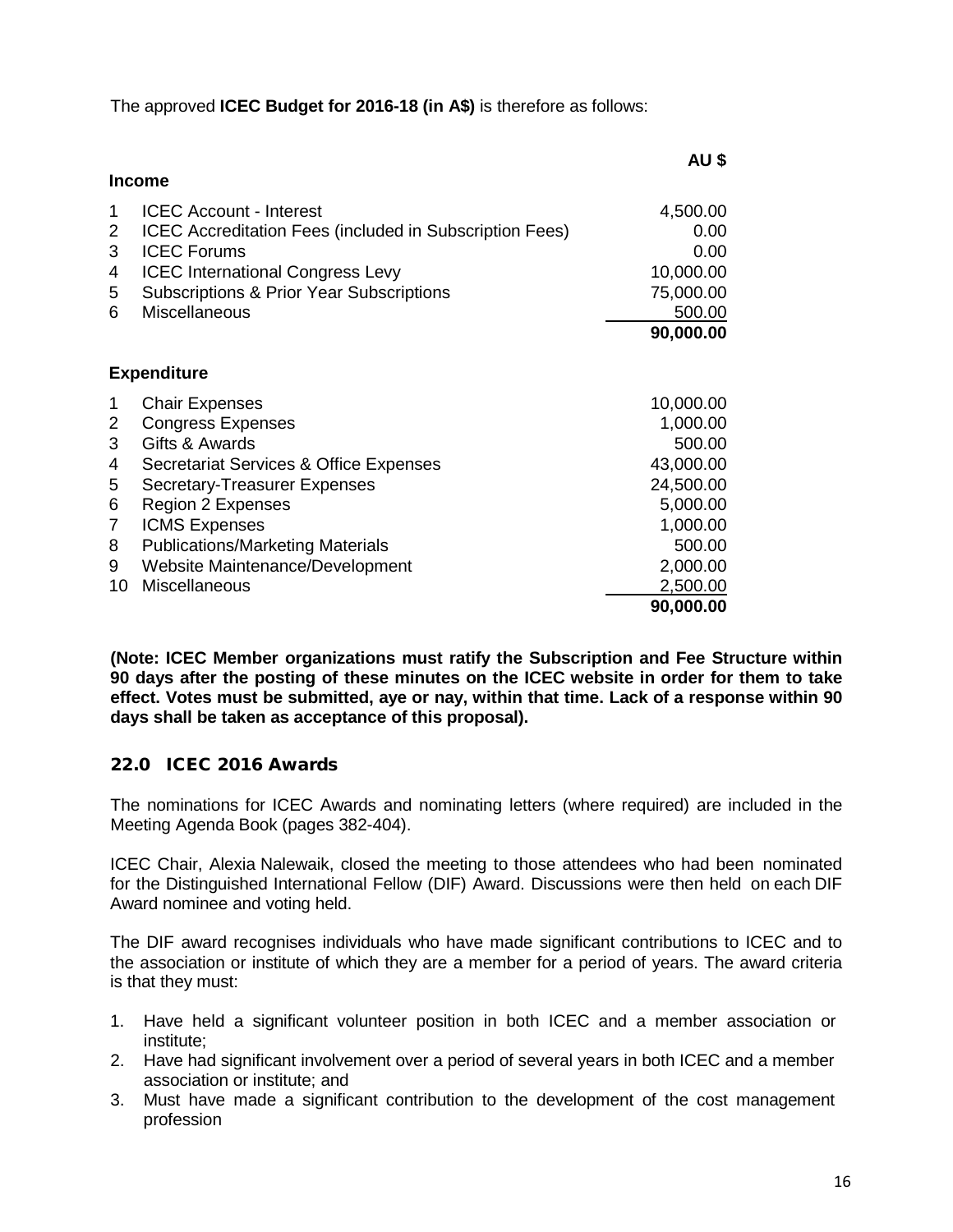Five DIF nominations were received. After discussion on the nominations it was proposed that a vote be taken collectively on all five nominations.

The nominations were voted on and 4 nominations were approved by the meeting delegates.

One nomination was rejected but was approved by the meeting delegates for a Special Central/South America Award.

Accordingly, the newly approved ICEC Distinguished International Fellows (DIF) are:

- 1. Madhu Pillai (Saudi Arabia nominated by AACE International)
- 2. Emanuele Banchi (Italy nominated by AICE)
- 3. Peter Smith (Australia nominated by AIQS)
- 4. Angelo Valle (Brazil nominated by IBEC)

Following the approval of the awards the nominees in attendance returned to the meeting and were informed of the decision. The awards would be conferred at the Congress Gala Dinner following the Council Meeting.

The Chair, Alexia Nalewaik, then informed the meeting that the ICEC Executive had decided that the other reward recipients should be kept confidential and announced at the Congress Gala Dinner. This would add an element of anticipation for the award and would provide a nice surprise for the winners.

The following awards were subsequently made at the dinner:

| <b>ICEC Chair Award:</b>                                    | TT Cheung (Hong Kong)<br>Peter Smith (Australia)                                                                                                                                         |
|-------------------------------------------------------------|------------------------------------------------------------------------------------------------------------------------------------------------------------------------------------------|
| <b>ICEC Region 1 Award:</b>                                 | State Deputy Luis Paulo (Brazil)<br>State Deputy Paulo Ramos (Brazil)                                                                                                                    |
| ICEC Region 2 Awards:                                       | Andrej Kerin (Slovenia)<br>Alec Ray (United Kingdom)                                                                                                                                     |
| <b>ICEC Region 3 Award:</b>                                 | Prof JJP (Basie) Verster (South Africa)<br>Prof Rob Pearl (South Africa)                                                                                                                 |
| <b>ICEC Region 4 Award:</b><br><b>Special Central/South</b> | Julie Cruz (The Philippines)<br>Keith Yim (Hong Kong)                                                                                                                                    |
| <b>American Awards:</b>                                     | Maria Teresa Zapata<br>Maria Teresa Pino<br>Alejandro Vargas<br><b>Alfredo Serpell</b><br>José Calix<br>Diana Espinosa Bula<br>MNST Eng. Amparo López<br>Edson Bez da Silva (Edinho Bez) |

A certificate and present were also presented to Alexia Nalewaik at the dinner for her work as ICEC Chair.